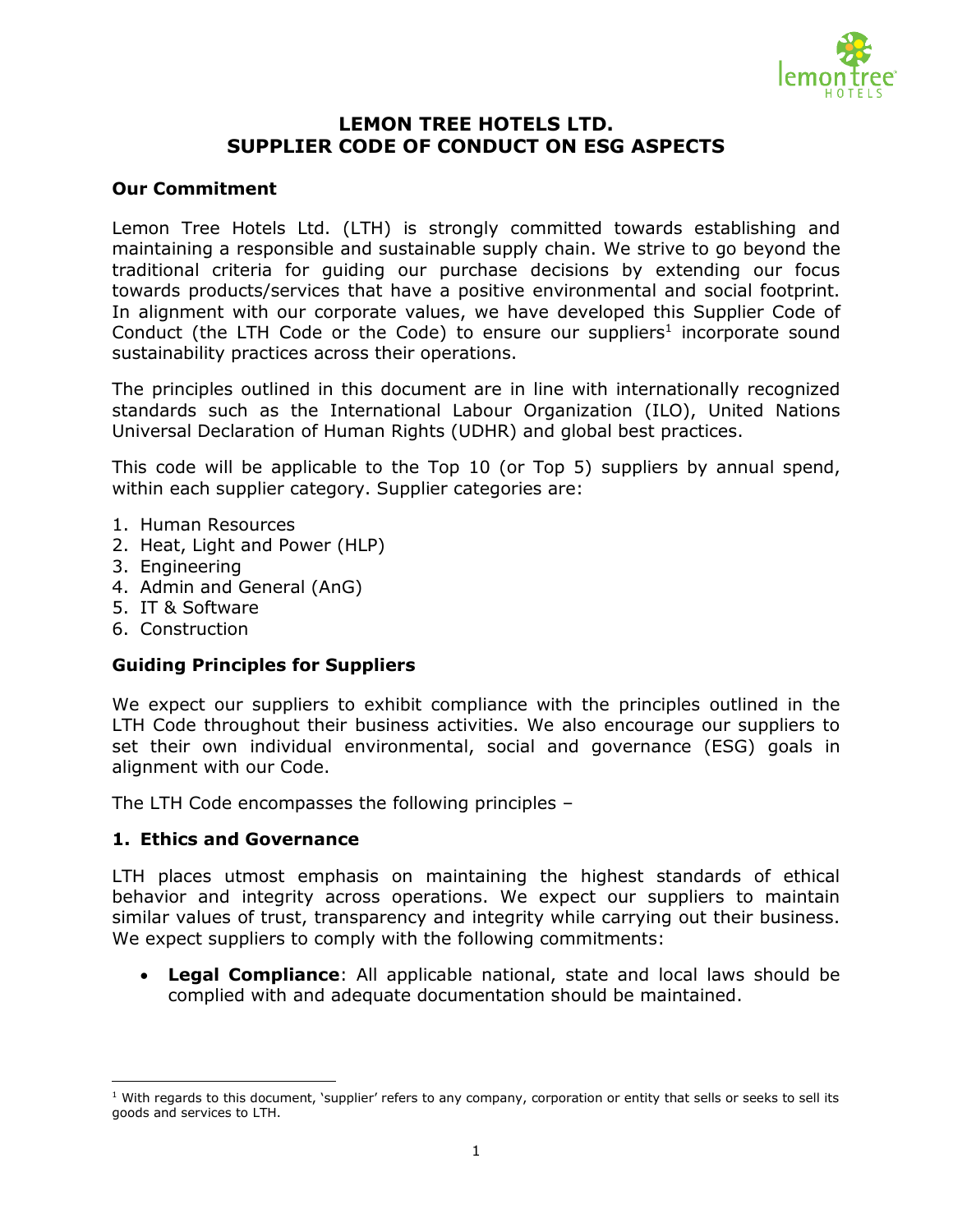

- **No conflict of interest**: Suppliers should respect the proprietary information of LTH and not engage in any activities/dealings that may lead to an actual or perceived conflict of interest.
- **Anti-Corruption**: All business dealings should be fair and transparent in nature. Mitigation measures against corruption, fraud and bribery incidents are required to be enforced and strictly adhered to.
- **Record keeping**: Suppliers should document and maintain complete records (such as financial, operation and worker related) as per legal and regulatory requirements.
- **Workers' Grievances**: Supplier should ensure appropriate mechanisms (such as suggestion box or display of grievance committee contact details) are in place for workers to express their complaints/concerns to the management without any fear of punishment or retaliation.
- **Open Communication:** Any significant breaches/non-compliances/legal action should be swiftly communicated to LTH.

## **2. Human Rights**

Being a socially responsible corporate entity, we are deeply committed towards uploading fundamental human rights such as right to education, dignity and freedom. We expect suppliers to comply with the following commitments for their on-roll as well as contract and temporary workers:

- **Prohibition of Child Labour**: There should be no employment of labour below legally permissible age. Employees engaged with our suppliers must be at least 14 years of age or where local legislation stipulates a higher minimum age, the higher limit shall apply. Workers between the age of 14 and 18 years will be considered young workers and all our suppliers are required to comply with legal requirements for the work of authorized young workers, with respect to their working conditions, type of work, working hours and wages. Children and young workers should be safeguarded from any type of hazardous work that may pose a threat to their health, education and overall development.
- **Anti-Human Trafficking and Slavery**: There should be no use of forced labour by the suppliers in any form. Employment should be purely voluntary in nature. Workers should have the right to terminate their employment within a given notice period without any penalties or repercussions.
- **Fair Wages**: All suppliers should at least be paid the minimum wages in line with the respective Minimum Wage Notification of the state government. There should be timely payment of wages, overtime hours and standard worker benefits as per applicable wage laws. There should be no wage deductions as a means to punish or discipline workers.